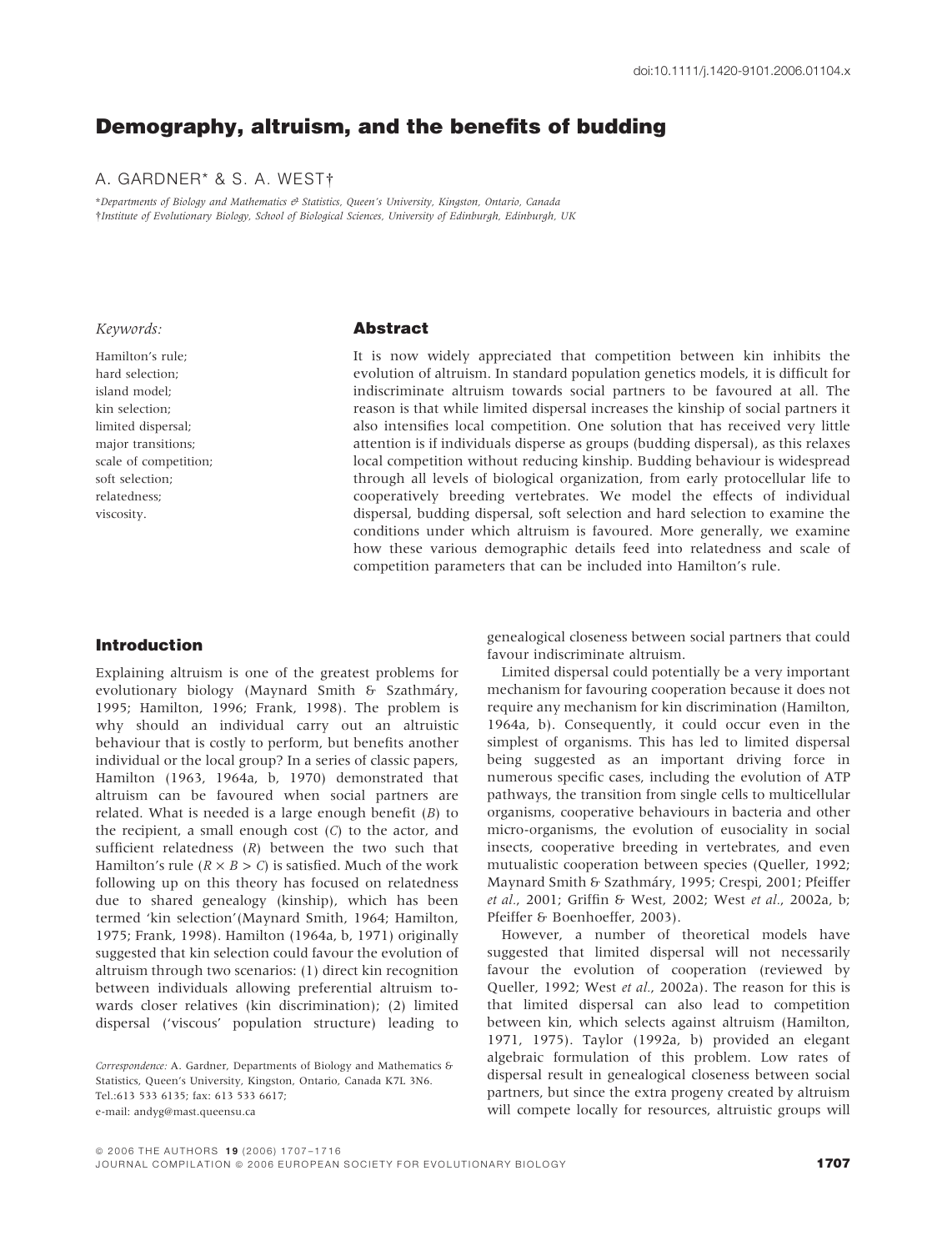be characterized by more intense competition between individuals. Higher rates of dispersal reduce the severity of local competition, but reduce kinship as well. Taylor (1992a, b) showed that in the simplest possible case these two effects exactly cancel so that limited dispersal does not favour the evolution of altruism. Theory is required to examine the extent to which more complex and possibly biologically realistic assumptions can reduce this problem, and lead to limited dispersal favouring altruism (Kelly, 1992, 1994; van Baalen & Rand, 1998; Mitteldorf & Wilson, 2000; Taylor & Irwin, 2000; Pen & West, 2006).

Our first and major aim in this paper is to investigate the consequences of when individuals have the opportunity to disperse as groups, termed budding (Pollock, 1983; Goodnight, 1992; Wilson et al., 1992). Reproduction by budding occurs in a diverse range of organisms, from unicellular life, through to groups of cooperatively breeding mammals such as meerkats (Clutton-Brock, 2002; Pfeiffer & Boenhoeffer, 2003). Budding could favour altruism if it decouples the positive and negative aspects of dispersal, i.e. the extra progeny created by altruism are exported to reduce local competition, yet they are exported together so their kinship is maintained. A possible role of budding has been suggested previously, but the selective forces are unclear and it has even been argued that budding could select against altruism (Pollock, 1983; Goodnight, 1992; Wilson et al., 1992; Kelly, 1994).

Our second aim is to investigate the consequences of density dependent regulation before dispersal. This is the continuum between hard and soft selection and there appears to be confusion as to whether and how this could influence selection for altruism when there is limited dispersal, and how this might interact with budding (Wallace, 1968; Wade, 1985; Kelly, 1994). Our third aim is to relate our models to previous extensions of Hamilton's rule that allow for competition between relatives (Queller, 1994; Frank, 1998). For example, Frank (1998, ch7) added to Hamilton's rule a scale of competition parameter (a) that allowed competition to vary from local to global. This provided a clear heuristic overview of the area that has been very useful in explaining and comparing across biological examples (West et al., 2001, 2002a, b; Griffin & West, 2002; West & Buckling, 2003; Gardner & West, 2004a, b; Gardner et al., 2004; Giron et al., 2004; Griffin et al., 2004). However, it is not clear how this relates to specific processes such as individual dispersal, budding dispersal and hard or soft selection.

## Models and analyses

## Individual dispersal with soft selection

Taylor (1992a) used an inclusive fitness approach, based on the island model, to examine the impact of varying degrees of individual dispersal  $(d<sub>1</sub>)$  on the evolution of indiscriminate, 'whole-group' (Pepper, 2000) altruism. This is any helping behaviour that accrues a personal cost to the actor and also benefits the actor's group as a whole, with the group benefit shared equally among the group members–including the actor. This contrasts with 'others-only' (Pepper, 2000) altruism, where the direct benefits of the social behaviour do not accrue to the actor. Taylor demonstrated that the rate of individual dispersal is irrelevant in the asexual case, then reproduced this result for the sexual case, both for diploidy and haplodiploidy schemes. We now provide an explicit population genetic analysis of Taylor's model, focusing on the asexual case, and generalize the model by including an extra demographic parameter (s) that will describe the degree to which social group size is regulated before dispersal. The two extremes are soft selection ( $s =$ 1; Wallace, 1968) where group productivity is constant regardless of the social behaviour of its constituent individuals, and hard selection ( $s = 0$ ; Wallace, 1968) where group productivity is the sum of absolute individual productivity. If hard selection is assumed the analysis is exactly equivalent to Taylor's model (Rousset, 2004)–the only differences are notational (all notation is summarized in Table 1).

| <b>Table 1</b> A summary of notation. |  |  |  |
|---------------------------------------|--|--|--|
|---------------------------------------|--|--|--|

| Symbol           | Definition                                                                            |
|------------------|---------------------------------------------------------------------------------------|
| R                | Coefficient of relatedness in Hamilton's rule                                         |
| B                | Benefit component in Hamilton's rule                                                  |
| C                | Cost component in Hamilton's rule                                                     |
| r                | Kinship                                                                               |
| h                | Fecundity benefit of altruism for social partners                                     |
| Ċ.               | Fecundity cost of altruism for altruists                                              |
| a                | Scale of competition; proportion of competition occurring in the<br>social group      |
| А                | Altruist                                                                              |
| S                | Selfish                                                                               |
| i                | Number of altruists in a social group                                                 |
| $\boldsymbol{n}$ | Social group size and bud size; the number of breeding<br>spaces per patch            |
| S                | Degree of soft selection                                                              |
| $d_I$            | Individual dispersal rate                                                             |
| $d_R$            | Budding dispersal rate                                                                |
| $\boldsymbol{m}$ | Migration rate                                                                        |
| $C_{A,i}$        | Contribution of altruistic individuals to local progeny pool<br>before soft selection |
| $C_{S,i}$        | Contribution of selfish individuals to local progeny pool before<br>soft selection    |
| $P_{A,i}$        | Number of offspring due to altruistic individuals after<br>soft selection             |
| $P_{S,i}$        | Number of offspring due to selfish individuals after soft selection                   |
| K                | Average number of offspring per individual in population after<br>soft selection      |
| t.               | Generation number                                                                     |
| Z                | Altruism status of an individual: $z = 0$ (selfish), $z = 1$ (altruistic)             |
| p                | Frequency of altruists in the population, a vanishingly<br>small quantity             |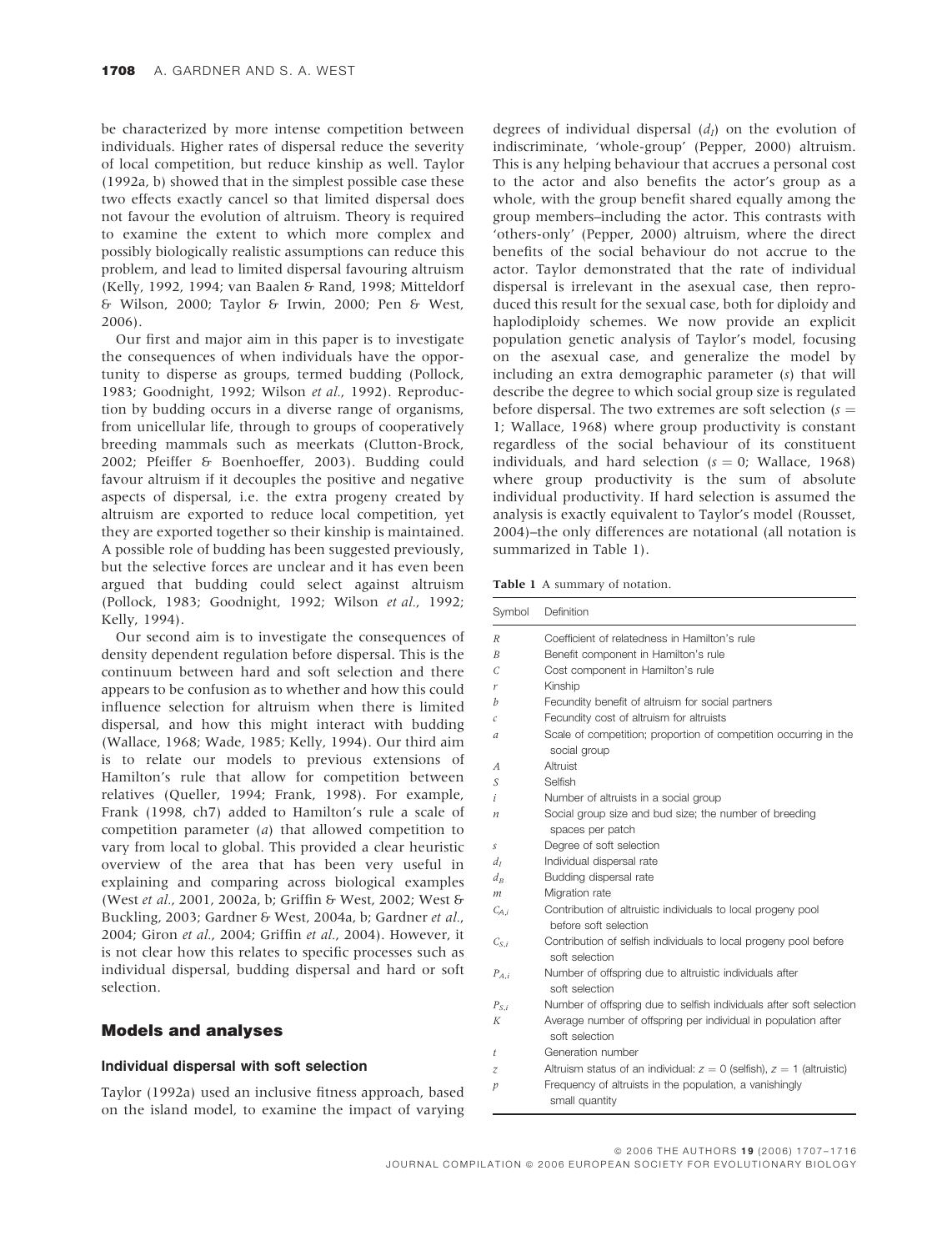A large population is composed of patches containing  $n$ individuals each. A vanishing proportion of individuals are altruists, whose altruism generates a fecundity benefit  $b$  shared equally over the individuals in their patch and incurs a fecundity cost  $c$  for themself, in addition to baseline fecundity 1. Altruism implies  $b, c > 0$ and, following Taylor, we will also assume weak selection  $(b, c \ll 1)$ . The rest of the individuals in the population are selfish. After social interaction, all individuals in the population reproduce asexually (clonally) then die. The number of offspring in social groups is then regulated by random mortality according to the degree of soft (as opposed to hard) selection, s. After density-dependent regulation, offspring disperse individually with probability  $d_I$  to a random patch in the population, or else remain in their natal patch. After dispersal,  $n$  progeny in each patch are selected at random to live in that patch, and the remainder expire.

Individuals make large contributions to the local pool of progeny, according to their social behaviour (altruism, A; selfishness,  $S$ ) and the number of altruists (*i*) in their patch. An altruist occurring in a patch containing  $i$ altruistic and  $n-i$  selfish individuals contributes:

$$
C_{A,i} \propto 1 + \frac{i}{n}b - c,\tag{1}
$$

and a selfish individual in a patch containing i altruists makes a contribution:

$$
C_{S,i} \propto 1 + \frac{i}{n}b. \tag{2}
$$

An individual parent will have a number of progeny surviving the soft selection process that depends on its contribution to the local progeny pool, the average contribution made by that social group, and the intensity of soft selection (s). For an altruist, this is:

$$
P_{A,i} = K \frac{C_{A,i}}{s\{(i/n)C_{A,i} + [(n-i)/n]C_{S,i}\} + (1-s)C_{S,0}} \approx K \left\{ 1 + \frac{i}{n} [b - s(b-c)] - c \right\},
$$
\n(3)

where  $K$  is a large constant (we continue to assume a vast pool of progeny), and where the approximation is made on the assumption of weak selection  $(b, c \ll 1)$ . The number of progeny produced by a selfish individual is

$$
P_{S,i} = K \frac{C_{S,i}}{s \{(i/n)C_{A,i} + [(n-i)/n]C_{S,i}\} + (1-s)C_{S,0}} \approx K \left\{ 1 + \frac{i}{n} [b - s(b-c)] \right\}.
$$
 (4)

Lets consider a single focal altruist. A proportion  $d_I$  of this altruist's progeny is randomly dispersed into the population as a whole. Each dispersed progeny finds itself in a separate patch, competing with  $(1-d_i)nK$  natives from that patch and  $d_l nK$  immigrants to that patch, giving a total of  $nK$  competitors for the  $n$  breeding spaces on the patch. Since  $K$  is large, the probability that the progeny successfully wins one of the  $n$  spots on the patch is approximately 1/K, and hence the expected number of successful disperser progeny due to the focal altruist is:

$$
d_1 P_{A,i} \times \frac{1}{K} \approx d_1 \left\{ 1 + \frac{i}{n} [b - s(b - c)] - c \right\}.
$$
 (5)

The focal altruist's nondispersing progeny compete with  $(1-d_i)(iP_{A,I}+(n-i)P_{S,i})$  nondispersing natives (including themselves) and  $d_l nK$  immigrants from elsewhere in the population. There are  $n$  spots available in the patch, so the expected number of successful non-dispersing progeny of the focal altruist is approximately:

$$
n \times \frac{(1-d_I)P_{A,i}}{(1-d_I)\left[iP_{A,i} + (n-i)P_{S,i}\right] + d_I nK}
$$
  
 
$$
\approx (1-d_I)\left\langle 1 + (1-s)d_I \frac{i}{n}b - \left\{1 - \frac{i}{n}[1 - (1-s)]d_I\right\}c\right\rangle.
$$
  
(6)

Expressions (5) and (6) can be added together to give the total number of successful offspring due to the focal altruist. If the average number of offspring over all altruists exceeds 1 (the population average) then altruism is favoured by selection. This allows us to write a condition for the increase of the frequency of altruism:

$$
r\{b - [s + (1 - s)(1 - d_1)^2](b - c)\} > c,
$$
 (7)

where r denotes the expectation of  $i/n$  (averaging over altruists rather than over patches), which is the average kinship of an individual with its social partners (including itself; see appendix for details). Following Taylor, we can express kinship in terms of the model parameters if we make the assumption that the system has reached an equilibrium kinship. The expected kinship between an individual and its social group (including itself) in any generation (t) is a function of dispersal rate  $(d<sub>I</sub>)$ , patch size  $(n)$  and kinship in the previous generation  $(t-1)$ . This can be broken down into several components: (1) with probability  $1/n$  a randomly-chosen social partner is the focal individual itself, and kinship here is simply 1; (2) with probability  $(n-1)/n \times (1-d_1)^2$  the social partner is not the focal individual, and neither of them dispersed from their natal patch, so their kinship is simply the kinship of their parents in the previous generation in that patch, i.e.  $r_{t-1}$ ; finally, (3) if the two are distinct individuals, and at least one of them dispersed away from its natal patch, their kinship is zero. Adding together these components, we have:

$$
r_t = \frac{1}{n} + \frac{n-1}{n} (1 - d_I)^2 r_{t-1}.
$$
 (8)

Equilibrium kinship satisfies  $r = r_{t-1} = r_t$ , yielding:

$$
r = \frac{1}{n - (n - 1)(1 - d_1)^2}.
$$
\n(9)

Thus, the model is closed, and differs from open models in which  $r$  is treated as an input parameter.

<sup>© 2006</sup> THE AUTHORS 19 (2006) 1707-1716

JOURNAL COMPILATION © 2006 EUROPEAN SOCIETY FOR EVOLUTIONARY BIOLOGY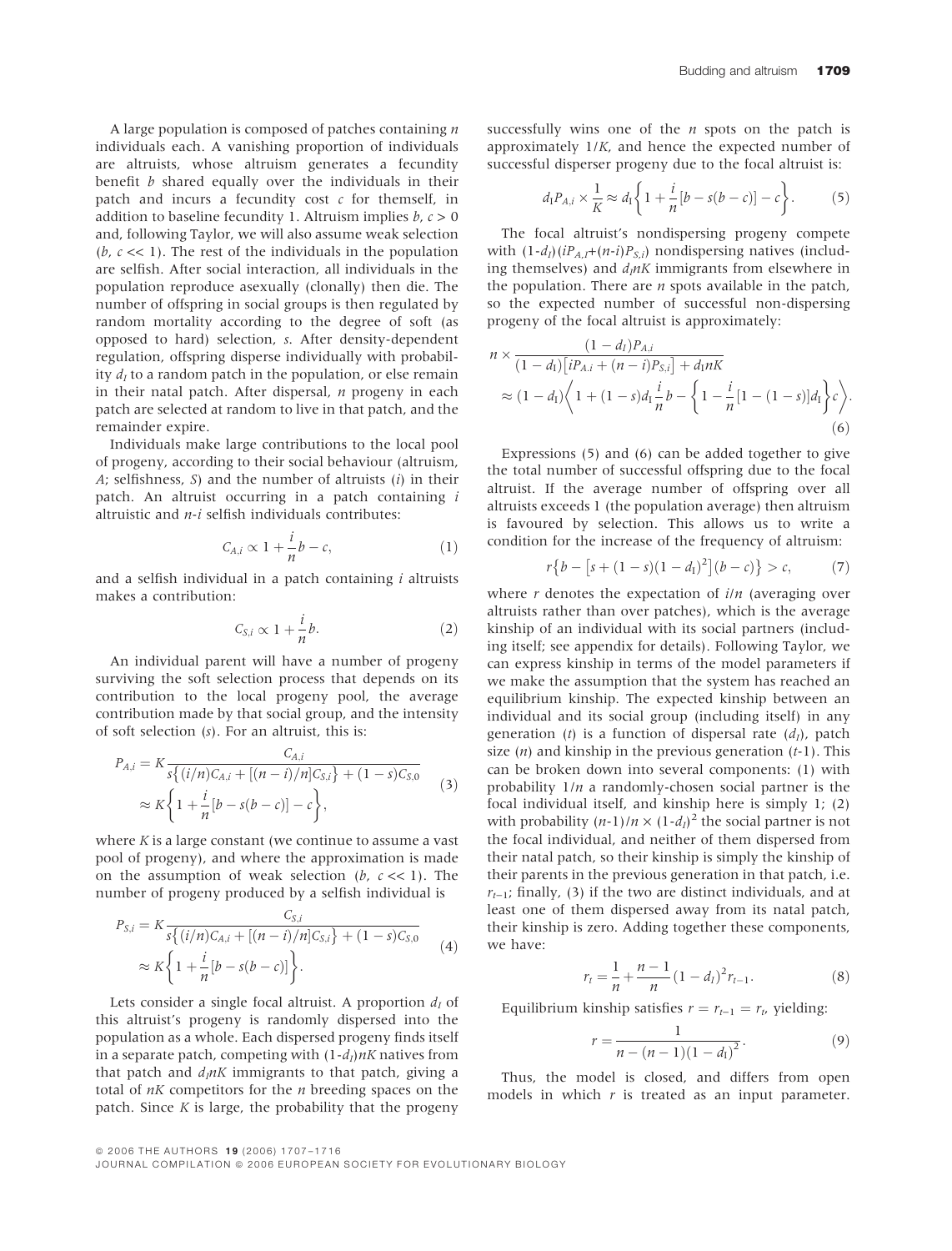Substituting (9) into expression (7), we may write a full condition for the evolution of altruism in terms of only the model parameters  $(n, d_1, s, b, c)$  and not emerging quantities such as kinship  $(r)$ . This is:

$$
\frac{b - (s + (1 - s)(1 - d_l)^2)(b - c)}{n - (n - 1)(1 - d_l)^2} > c.
$$
 (10)

Expression (10) simplifies to give the condition:

$$
\frac{1-s}{n-s}b > c.\tag{11}
$$

Note that the left-hand side of condition (11) is a decreasing function of s, so that whole-group altruism is increasingly disfavoured as the degree of soft selection is increased. This can be understood from a group-selection point-of-view: soft selection abolishes between-group differences in productivity, reducing the group benefit of altruism (Fig. 1a; Hamilton, 1964a; Wade, 1985; Rousset, 2004). For the special case of hard selection  $(s = 0)$ , we recover Taylor's result:  $b/n > c$ . In a fully dispersing population  $(d_1 = 1)$ ,  $b/n$  is the fitness benefit accruing to the actor due to its own altruism (its share of the group benefit  $b$ ) and  $c$  is the fitness cost to the actor, so in this context the condition  $b/n > c$  means that the wholegroup altruism can be viewed as individual selfishness (Taylor, 1992a; Rousset, 2004), or 'weak altruism' (Wilson, 1990). Taylor's result shows that viscosity  $(d<sub>I</sub> < 1)$  does not promote the evolution of whole-group altruism. Increased dispersal allows the export of the extra offspring produced by altruistic groups, relaxing competition within these groups, and in this way, it favours altruism. Yet, individual dispersal erodes the genealogical relationship between social partners, and in this way it disfavours altruism. The net result is the exact cancellation of these two effects, so that the rate of individual dispersal is irrelevant to the evolution of



Fig. 1 Individual dispersal model. (a) The cost/benefit ratio  $(c/b)$ , below which altruism is favoured and above which altruism is disfavoured, is a decreasing function of the degree of soft selection (s). Thus, soft selection inhibits the evolution of altruism. Numerical examples are given for group sizes  $n = 5$ , 10 and 20 individuals. (b) Individual dispersal (d<sub>l</sub>) does not affect the evolution of altruism. Numerical examples are given for  $n = 5$  individuals and  $s = 0.1$ , 0.5 and 0.9. (c) Increased individual dispersal (d<sub>l</sub>) reduces the scale of competition (a). Numerical examples are given for  $s = 0.1$ , 0.5 and 0.9. (d) Increased individual dispersal (d<sub>i</sub>) reduces equilibrium kinship (r). Numerical examples are given for  $n = 5$ , 10 and 20 individuals.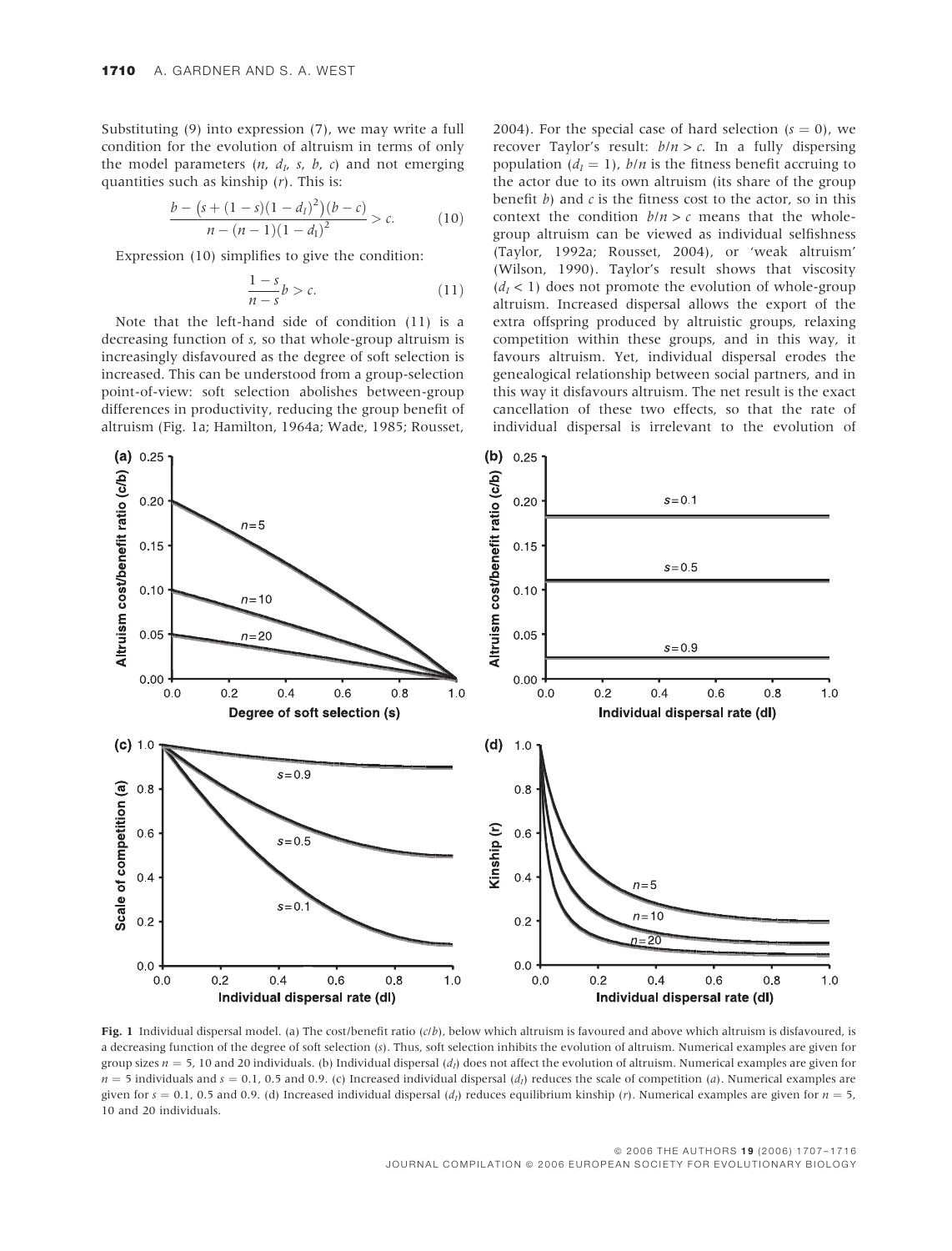indiscriminate whole-group altruism (Fig. 1b). We have shown that this result holds more generally, over the continuum of hard to soft selection ( $0 \leq s \leq 1$ ).

#### Budding dispersal with soft selection

We now consider a model of 'budding-viscosity' (Pollock, 1983; Goodnight, 1992; Wilson et al., 1992; Kelly, 1994). Goodnight (1992) considered such details as sex, sexes and diploidy, which rendered his model intractable to mathematical analysis. The present model is idealized yet retains all the relevant biology required to address the consequences of budding, and has the advantage of being fully amenable to mathematical exploration. This is essentially the same model as described in the previous section, however it is now groups rather than individuals that disperse. We will consider that, immediately following predispersal regulation of patch productivity (soft selection), the surviving progeny on each patch are randomly organized into batches ('buds') each of  $n$ individual progeny, and that each bud disperses with a probability  $d_B$  and otherwise remains on the natal patch. Buds, and not individuals, then compete for patch ownership, with all or none of the individuals within a bud successfully winning a breeding spot in the contested patch. In general, bud size could be different from group size  $n$ . This model is intended to be illustrative rather than fully general, and so bud size of  $n$  is assumed for ease of analysis. We also allow for some exchange of individuals between groups (random migration at rate m) after density dependent regulation has returned all group sizes to  $n$  but before social interactions have occurred. This migration allows maintenance of within-group variation; some interesting results are obscured if we allow this to be exhausted. Migration also plays a role related to that of individual dispersal in the previous model, as we will see. Following the same procedure as in the previous section, we obtain a condition for wholegroup altruism to be favoured:

$$
r\{b - [s + (1 - s)(1 - d_B)^2](b - c)\} > c. \tag{12}
$$

Applying the usual recursion method gives an expression for equilibrium kinship between individuals within  $p$ atches:  $q$  1

$$
r = \frac{1}{n - (n - 1)(1 - m)^2}.
$$
 (13)

Note that in the absence of migration between patches ( $m = 0$ ) the equilibrium kinship is  $r = 1$ . Increasing the rate of migration after density-dependent regulation reduces the kinship between social partners. As before, we may express the condition for altruism to be favoured in terms of the model parameters  $(n, d_B, m, s, b \text{ and } c)$ :

$$
\frac{b - (s + (1 - s)(1 - d_B)^2)(b - c)}{n - (n - 1)(1 - m)^2} > c.
$$
 (14)

As in the previous section, this condition can be re-written in form:

$$
\frac{(1-s)(1-(1-d_B)^2)}{n-s-(n-1)(1-m)^2-(1-s)(1-d_B)^2}b>c.
$$
 (15)

Again, we find that the left-hand side of (15) is a decreasing function of  $s$  (for  $m > 0$ ), so that altruism is increasingly favoured as the degree of soft selection is increased (Fig. 2a). For  $s < 1$ , the left-hand side of (15) is an increasing function of  $d_B$ , thus altruism is increasingly favoured as budding dispersal is increased (Fig. 2b). This is because, like individual dispersal, budding dispersal has the benefit of allowing the export of excess productivity of altruistic groups, but unlike individual dispersal, budding dispersal does not cause dissociation of genealogical kin. This latter effect of individual dispersal is equivalent to the migration  $(m)$  of individuals between groups in the present model and, for this reason, the lefthand side of  $(15)$  is a decreasing function of *m*. Indeed, when the rate of budding dispersal and migration are constrained to be equal  $(d_B = m)$ , the cancelling of these two effects occurs, and we obtain condition (11) from the previous section. In the absence of migration ( $m = 0$ ), condition (15) simplifies to  $b > c$ , provided  $s < 1$  and  $d_B$  > 0. The reason for this is that in this situation the equilibrium kinship between social partners is  $r = 1$ , and thus altruism is favoured if it gives any net benefit to the group. Because budding dispersal decouples the altruism-promoting and altruism-inhibiting effects of individual dispersal, enjoying the former without the latter, it allows indiscriminate whole-group altruism to evolve.

#### Hamilton's rule and demography

We will now explain the predictions of the previous sections with reference to the central conceptual result of social evolution theory–Hamilton's (1963, 1964a, 1970) rule. Frank (1998, ch. 7) allowed for competition between kin by incorporating into Hamilton's rule a parameter (a) that defines the extent to which local competition reduces the benefit of altruism. Using a direct fitness approach, Frank (1998, p. 115) derived a condition for when indiscriminate whole-group altruism is favoured by selection in the context of kin competition:

$$
r(b - a(b - c)) > c. \tag{16}
$$

The parameter  $a$  is the proportion of competition which occurs at the level of the social group (the remainder of competition is at the level of the global population), and which is therefore bounded between the extremes of local  $(a = 1)$  and global  $(a = 0)$ competition. Each altruist generates a local excess of progeny  $(b - c)$  due to their altruism, and localized competition destroys a proportion a of this, so in addition to the direct cost  $(c)$  and the kin selected benefit  $(rb)$ altruism is associated with an additional kin-competition cost  $\left(\frac{ra(b-c)}{c}\right)$ . Frank (1998) subsumes this latter cost into the benefit component of Hamilton's (1963) rule:

<sup>© 2006</sup> THE AUTHORS 19 (2006) 1707-1716

JOURNAL COMPILATION © 2006 EUROPEAN SOCIETY FOR EVOLUTIONARY BIOLOGY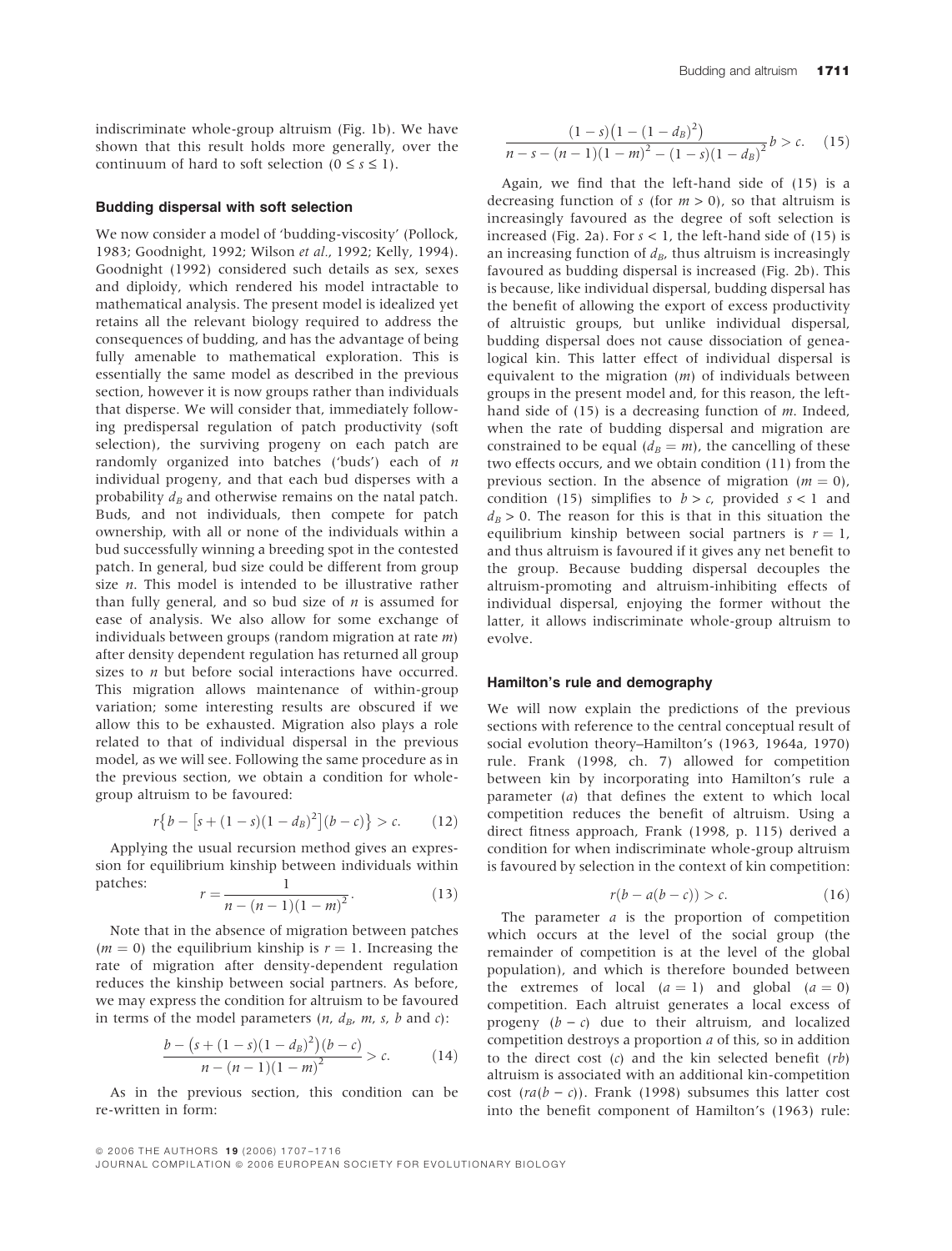

Fig. 2 Budding dispersal model. (a) The cost/benefit ratio  $(c/b)$ , below which altruism is favoured and above which altruism is disfavoured, is a decreasing function of the degree of soft selection (s). Thus, soft selection inhibits the evolution of altruism. Numerical examples are given for group sizes (n) of 5, 10 and 20 individuals, budding dispersal rate  $d_B = 0.5$  and migration rate  $m = 0.1$ . (b) Increased budding dispersal rate ( $d_B$ ) increasingly favours the evolution of altruism. Numerical examples are given for  $n = 5$  individuals,  $s = 0.1$ , 0.5 and 0.9, and  $m = 0.1$ . (c) Increased budding dispersal ( $d_B$ ) reduces the scale of competition (a). Numerical examples are given for  $s = 0.1$ , 0.5 and 0.9. (d) Budding dispersal ( $d_B$ ) does not affect equilibrium kinship (r). Numerical examples are given for  $n = 5$ , 10 and 20 individuals, and migration rate  $m = 0.1$ .

 $RB > C$ , where  $B = b - a(b - c)$ ,  $C = c$ , and  $R = r$  (here kinship provides the appropriate coefficient of relatedness). Although this has provided a useful heuristic method for explaining cases when local competition between kin is and is not important (see Introduction), it often is not clear how the parameter  $a$  relates to specific demographic processes. Here, we show how it relates to the models developed above.

In our analysis of the individual dispersal model, we encountered a Hamilton's rule (expression (10)) of Frank's form. Here, the scale of competition parameter is given by  $a = s + (1 - s)(1 - d_1)^2$ . Consequently, the scale of competition is the proportion of extra group productivity lost due to density-dependent regulation before dispersal (soft selection, s) plus the proportion lost due to density dependent regulation after limited dispersal  $((1 - s)(1 - d<sub>I</sub>)<sup>2</sup>)$ , where  $(1 - d<sub>I</sub>)<sup>2</sup>$  is the probability that two competitors for places in a patch are both native to that patch (i.e. neither dispersed). Thus, local competition increases as individual dispersal is reduced, countering the increase in kinship between social partners in increasingly viscous populations. Examining the model of budding dispersal, we derived a Hamilton's rule of the same form (expression (14)). Here the scale of competition parameter is given by  $a = s + (1 - s)(1 - d_B)^2$  where  $d_B$  denotes the rate of dispersal of buds. Again, the intensity of local selection is given by the proportion of excess productivity that is eliminated by the predispersal regulation of group size, plus the proportion that survives this but is destroyed due to limited dispersal generating competition between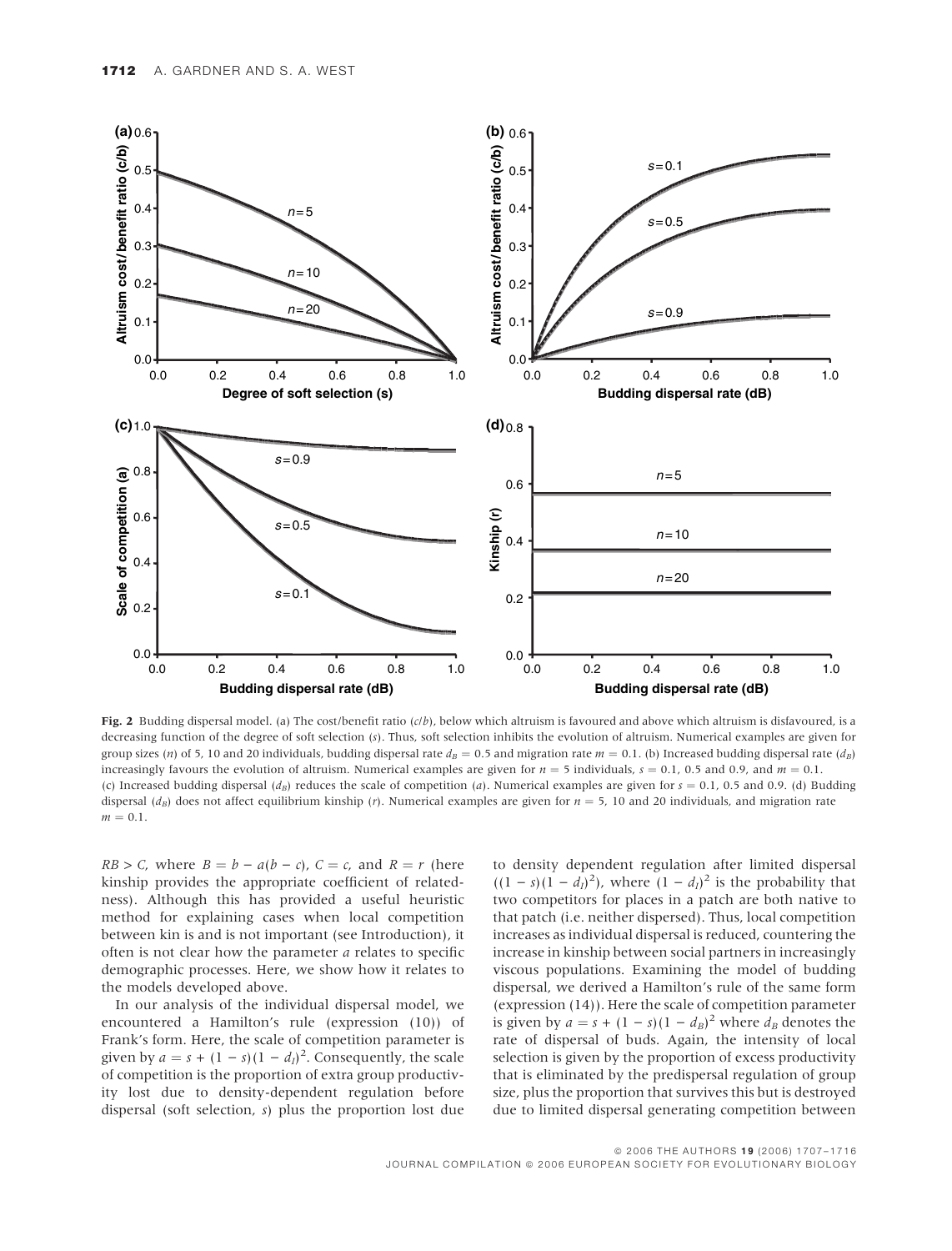kin. The form of dispersal (individual or budding) is irrelevant in terms of the scale of competition (compare Figs 1c and 2c).

However, individual and budding dispersal impact on relatedness in entirely different ways. In the first model, increasing the rate of individual dispersal reduces equilibrium kinship between social partners (expression (9)), from  $r = 1$  when  $d_1 = 0$  to  $r = 1/n$  when  $d_1 = 1$ (Fig. 1d). But because kinship is preserved within buds, in the second model budding dispersal does not reduce kinship, so  $r = 1/(n - (n - 1)(1 - m)^2)$  for the whole range of  $d_B$  (Fig. 2d). Thus, budding dispersal achieves the benefits of individual dispersal (reducing local competition) without incurring the costs (reducing kinship), and so it is more favourable to altruism. Note that the expressions for equilibrium kinship in the two models are equivalent, with  $m$  taking the place of  $d<sub>I</sub>$  in the budding dispersal model. In the budding dispersal model,  $d_B$  stands in for  $d_I$  within the scale of competition parameter, and *m* stands in for  $d<sub>I</sub>$  within the relatedness parameter. The two models are equivalent when  $d_B =$  $m = d<sub>I</sub>$ , and the second model additionally allows decoupling of the scale of competition and relatedness effects of dispersal by having  $d_B$  and m vary independently (Fig. 3).

An alternative methodology for incorporating the effects of localized competition into models of social evolution has been suggested by Queller (1994); see also Kelly (1994). The idea here is to incorporate local competition into the definition of relatedness itself. Rearranging Frank's form of Hamilton's rule (expression (16)), we obtain a Hamilton's rule of the Queller form:

$$
\frac{r - ar}{1 - ar}b > c.
$$
 (17)

Here, we have the condition  $RB > C$  where  $B = b$ ,  $C =$ c and  $R = (r - ar)/(1 - ar)$ . Queller's scheme measures relatedness not with respect to the average population member, but with respect to one's average competitor. If a proportion a of competition occurs at the level of the social group, and social partners (including self) have average kinship r, whereas individuals drawn from the population as a whole have average kinship of zero, then the average competitor has average kinship ar. Here, relatedness is the kinship of a social partner relative to oneself, measured with respect to the kinship of one's average competitor:  $R = (r - ar)/(1 - ar)$ .

In the individual dispersal model of the first section, we obtained an equilibrium kinship  $r = 1/$  $(n - (n - 1)(1 - d_1)^2)$  and a scale of competition parameter  $a = s + (1 - s)(1 - d_I)^2$ . Substituting into Queller's relatedness we have  $R = (r - ar)/(1 - ar) = (1 - s)/$  $(n - s)$ , and the Hamilton's rule given by condition (11). In the budding dispersal model of the previous section, we obtained  $r = 1/(n - (n - 1)(1 - m)^2)$  and  $a = s + (1 - s)(1 - d_B)^2$ , which gives a Queller relatedness  $R = (1 - s)(1 - (1 - d_B)^2)/(n - s - (n - 1)(1 - m)^2)$ 



Fig. 3 In closed models, the relationship between the scale of competition and relatedness is determined by specific life-history assumptions and their parameter values (see text). We illustrate this with four examples: (i) Taylor's island model, for group size  $n = 5$ individuals, and a range of individual dispersal rate,  $d_I$  (lower  $d_I$  leads to higher  $r$  and  $a$ ). (ii) General individual dispersal model, for degree of soft selection  $s = 0.3$ ,  $n = 5$ , and a range of  $d<sub>I</sub>$  (lower  $d<sub>I</sub>$  leads to higher  $r$  and  $a$ ). (iii) Budding dispersal model, for migration rate  $m = 0.1$ ,  $s = 0.3$ ,  $n = 5$ , and a range of budding dispersal rates,  $d_B$ (higher  $d_B$  leads to lower a, and does not influence r). (iv) Budding dispersal model, for  $d_B = 0.1$ ,  $s = 0.3$ ,  $n = 5$ , and a range of migration rates,  $m$  (higher  $m$  leads to lower  $r$ , and does not influence a). The point at which (ii), (iii) and (iv) intersect corresponds to  $d_1 =$ 0.1 in the individual dispersal model, and  $d_B = 0.1$  and  $m = 0.1$  in the budding dispersal model.

 $- (1 - s)(1 - d_B)^2$  and an associated Hamilton's rule given by condition (15).

These two methods are both correct, and represent different ways of conceptualizing the problem. The Hamilton's rules of Frank's (1998) form [conditions (12) and (20)] show clearly how demographic processes impact upon scale of competition and relatedness, helping to conceptualize why demography impacts upon social evolution in the way it does. The Hamilton's rules of Queller's (1994) form [conditions (13) and (21)] reveal the net effect of demography in a single measure of how individuals value their social partners  $(R)$ , and are useful in that they highlight such results as that the rate of individual dispersal is irrelevant to the evolution of indiscriminate whole-group altruism.

## **Discussion**

## Budding, density dependence and the evolution of altruism

Hamilton (1964a, b) suggested that limited dispersal could lead to kin interacting and hence favour the evolution of altruism. However, it is now well

<sup>© 2006</sup> THE AUTHORS 19 (2006) 1707-1716

JOURNAL COMPILATION © 2006 EUROPEAN SOCIETY FOR EVOLUTIONARY BIOLOGY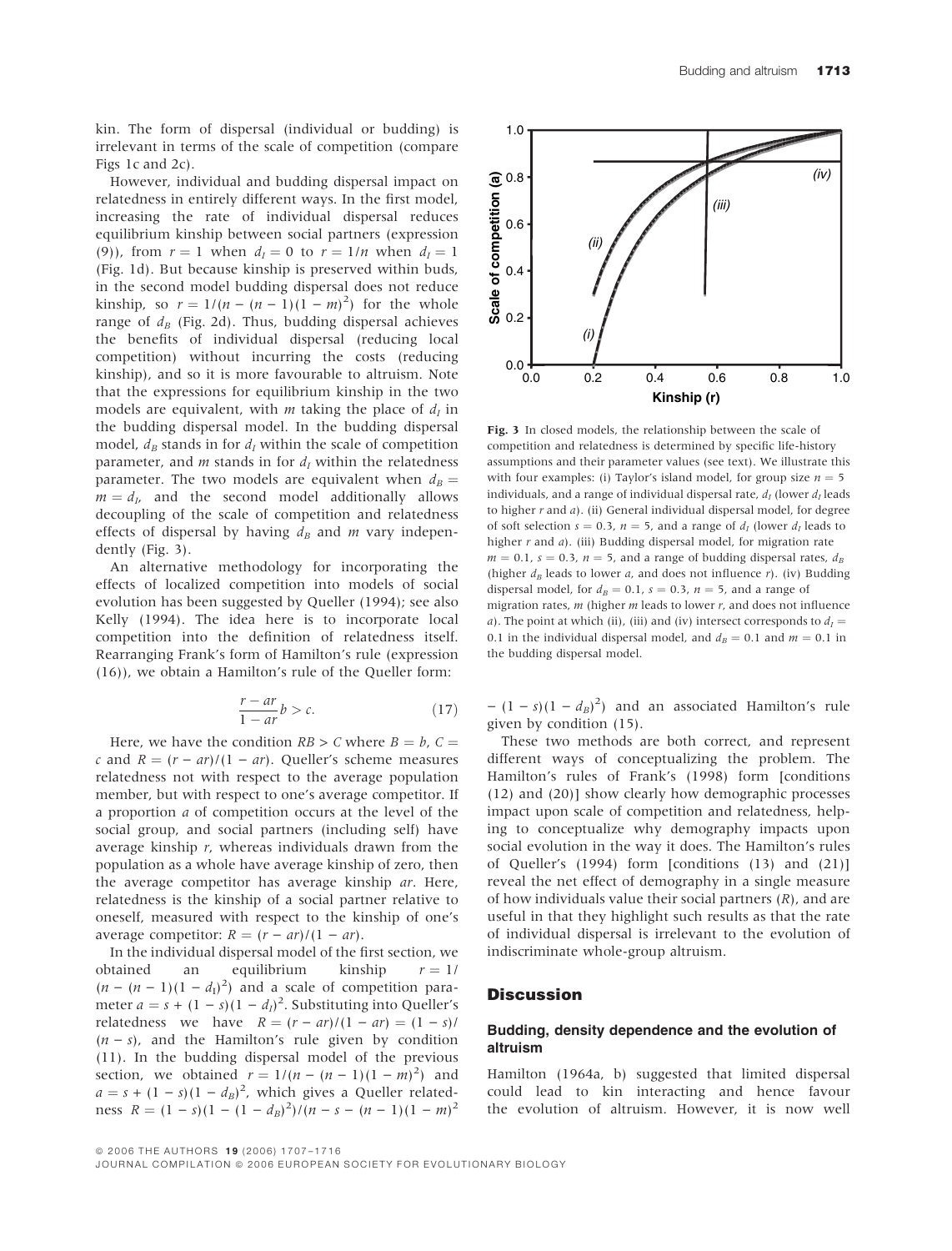appreciated that limited dispersal can also increase competition between kin, which can reduce or negate this selection for altruism (Wilson et al., 1992; Taylor, 1992a; Queller, 1992; West et al., 2002a). We have shown that: (1) density-dependent regulation of patch size before dispersal (soft selection) selects against whole-group altruism, because it increases local competition between kin and hence reduces the local benefit of altruism (Fig. 1a; Wade, 1985); (2) groups of individuals dispersing together (budding) selects for whole-group altruism because it reduces local competition, whilst allowing a high kinship to be maintained. Budding could be an important mechanism for favouring altruism because it occurs in a diverse range of organisms, from unicellular life to cooperatively breeding vertebrates. In addition we used our models to show how conceptual overviews in this area provided by Frank (1998) and Queller (1994) can be related to specific demographic parameters.

The impact of budding (and other forms non-independent dispersal) on the genetic structure of populations has received some attention (Whitlock & McCauley, 1990; Wade et al., 1994). The consequences of budding dispersal for the evolution of altruism have been considered previously by Pollock (1983), Goodnight (1992), Wilson et al. (1992) and Kelly (1994), usually from a group selection perspective. Pollock (1983) provided a deterministic argument that budding selects against altruism because while altruistic groups would proliferate, they are inevitably overrun from within by selfish variants. Ultimately between-group variation in altruism would be exhausted, yet within-group selection would continue to ensure that each generation was more selfish than their parents. In contrast, Goodnight (1992) demonstrated that stochastic sampling error resulting from finite group size would continue to generate between-group variation so that altruism could result as a response to group selection. Goodnight's (1992) model was considered too complicated for a full analytical treatment, so he employed a simulation study. We have explored a much simpler model that can be analysed using a kin selection framework, but nevertheless retains all the crucial elements of the argument. It should be noted that, for a whole-group trait such as the indiscriminate altruism considered in this article, the kin selection coefficient of relatedness is equal to the proportion of trait variance that is between-group as opposed to within-group, thus there is an equivalence between the group selection and kin selection approaches (Price, 1972; Hamilton, 1975; Wade, 1985; Frank, 1986, 1998; Queller, 1992).

We have followed the aforementioned studies in using the term 'budding dispersal' to describe the partitioning of groups into randomly sampled daughter groups, and subsequent long-range dispersal of these daughters. However, budding has somewhat different connotations in the social insects world, where it is contrasted with alternatives such as 'group fissioning' according to how

the daughter group is derived from the parent, and how far it disperses (Bourke & Franks, 1995), details with clear implications for both relatedness and scale of competition. In the microbial world, a bud produced by an individual or colony might normally be thought of as comprising clones derived from the same parental cell, and this will have a large impact on relatedness structure and altruism evolution. We emphasize that the present article is intended only as an illustration of a broader principle, and to highlight that the pattern of dispersal does have important consequences for the evolution of social behaviours. Specific models for specific organisms would be very useful.

An important demographic feature which has been left out of our and previous analyses is elastic population structure. Elasticity is the extent to which the capacity of a patch stretches to accommodate increases in local density of individuals (Hamilton, 1971; Taylor, 1992b). Although the present analysis considers the continuum of hard to soft selection, this concerns only the part of density-dependent regulation before dispersal, and the model is actually fully inelastic since all patch sizes are returned to  $n$  individuals after dispersal. At first glance, the ability of a population to make extra room for progeny created by altruism may seem implausible, yet it would feature in a range of situations. For example, altruistic alarm-calling will allow for a higher carrying capacity insofar as predation is an important regulator of population density (Clutton-Brock et al., 1999); this highlights that the scale of competition will often be different for different traits (Gardner & West, 2004a). An extension to this model for arbitrary elasticity, and the impact of this on the scale of competition, would require fluctuating group sizes and hence a major departure from the classic island model. So as not to obscure the main results of this article with an overly complicated analysis, we leave elasticity as an open problem for the future.

## Localized competition and Hamilton's rule

We have shown how the general extensions of Hamilton's rule provided by Queller (1994) and Frank (1998, ch7) can be related to specific demographic parameters. For example, Frank showed that the effect of competition between relatives could be incorporated in Hamilton's rule by having the marginal benefit of altruism reduced by an amount  $a(b - c)$ , where a is the spatial scale at which competition occurs, which varies from completely global ( $a = 0$ ) to completely local ( $a =$ 1). This (and Queller's) formulation has been useful for discussing and generalizing across empirical examples ranging from chemical warfare and cooperative foraging in bacteria to lethal fighting in wasps to altruism in cooperative vertebrates (West et al., 2001, 2002a; Gardner & West, 2004a, b; Gardner et al., 2004; Giron et al., 2004; Griffin et al., 2004). However, it is often not clear what the parameter a explicitly represents. We have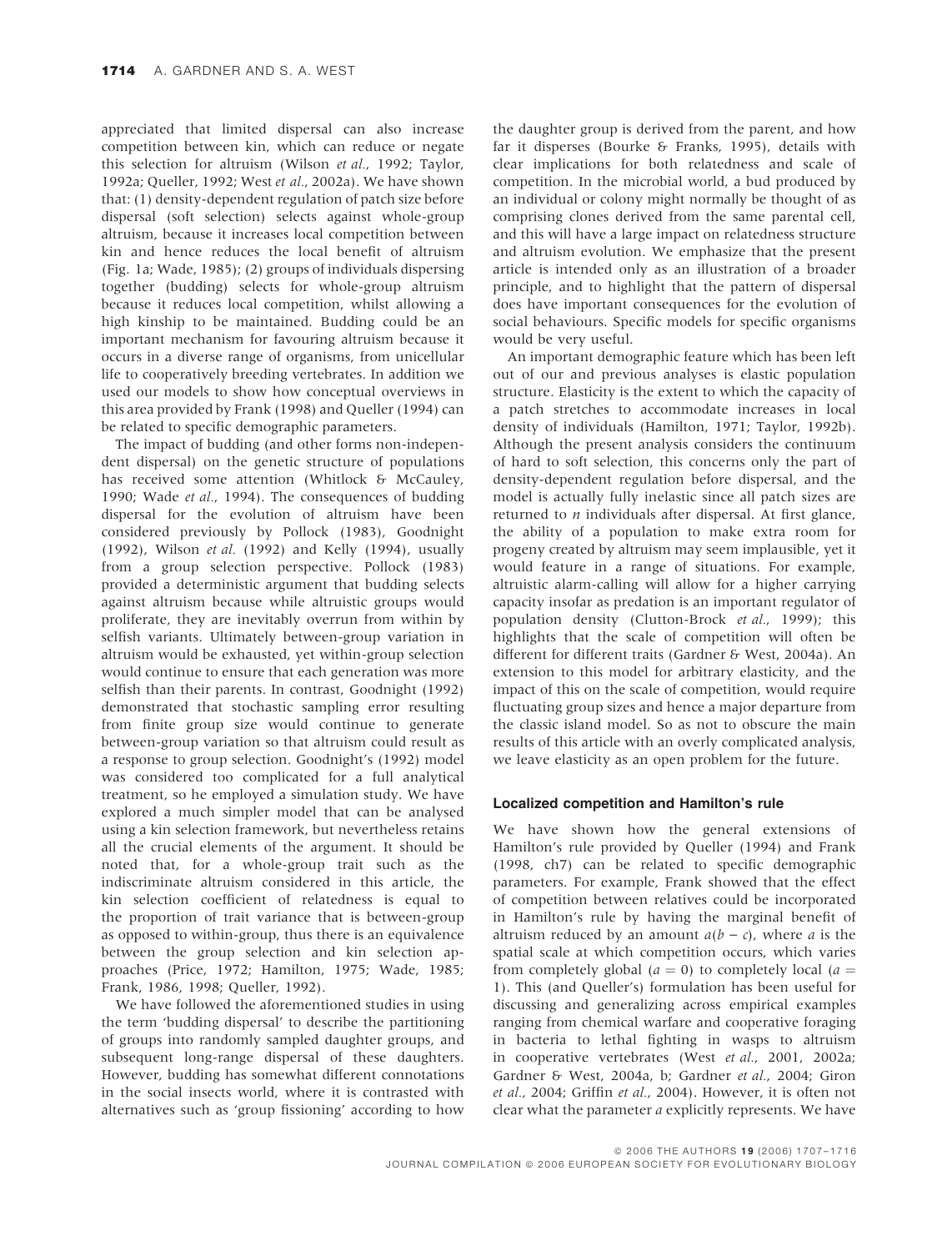shown that this is because the parameter a incorporates a range of demographic processes (e.g. the dispersal rate, whether budding occurs and the extent of soft and hard selection), and this could be extended to include other factors that have been shown elsewhere to influence the consequences of limited dispersal, such as when dispersal occurs, the form of density regulation, overlapping generations, or mating system (Kelly, 1992, 1994; Taylor, 1992a, b; Queller, 1992; Wilson et al., 1992; Mitteldorf & Wilson, 2000; Taylor & Irwin, 2000; West et al., 2002a, b; Pen & West, 2006). This emphasizes the general point that the simplicity of Hamilton's rule and extensions such as provided by Frank (1998, ch. 7) means that they hide a lot of detail. Consequently, they are best used for the interpretation of results and not as the starting point for a theoretical analysis, because it is not known a priori how parameters such as  $r$  and  $a$  will be correlated (Taylor  $\delta$ Frank, 1996; Frank, 1998; Fig. 3).

To conclude, our analyses also clarify the utility of two very different approaches in social evolution theory. The approach of Taylor (1992a, b), which we have used here, is to develop explicit closed models in which parameters such as kinship  $(r)$  are determined by the demographic assumptions and hence other parameters of the model (e.g. dispersal rate; Fig. 3). The advantage of this approach is that it allows specific questions to be answered. For example, given a specified life history, does limited dispersal favour the evolution of altruism? The alternative approach of Frank (1998, ch. 7) is to have a more general open model in which parameters such as relatedness and the scale of competition are left more nebulous and allowed to vary independently. This approach is useful for interpreting and relating the results of different closed models, as well as providing a single framework for discussing biological examples. Put another way, open models allow a general framework for discussing how relatedness and the scale of competition interact over the evolution of altruism, whereas closed models explicitly determine how these parameters and their consequences will be intertwined for specific cases (Fig. 3).

## Acknowledgments

We thank N. Barton, K. Foster, A. Griffin, L. Keller, L. Lehmann, L. Sundström and P. Taylor for comments, and the Biotechnology and Biological Sciences Research Council, The Royal Society and the Natural Sciences and Engineering Research Council of Canada for funding.

## References

- Bourke, A.F.G. & Franks, N.R. 1995. Social Evolution in Ants. Princeton University Press, Princeton, NJ.
- Clutton-Brock, T. 2002. Breeding together: kin selection and mutualism in cooperative vertebrates. Science 296: 69-72.
- Clutton-Brock, T.H., O'Riain, M.J., Brotherton, P.N.M., Gaynor, D., Kansky, R., Griffin, A.S. & Manser, M. 1999. Selfish sentinels in cooperative mammals. Science 284: 1640-1644.
- Crespi, B.J. 2001. The evolution of social behaviour in microorganisms. Trends Ecol. Evol. 16: 178-183.
- Frank, S.A. 1986. Hierarchical selection theory and sex ratios I. General solutions for structured populations. Theor. Popul. Biol.  $29.312 - 342$
- Frank, S.A. 1998. Foundations of Social Evolution. Princeton University Press, Princeton, NJ.
- Gardner, A. & West, S.A. 2004a. Spite and the scale of competition. J. Evol. Biol. 17: 1195–1203.
- Gardner, A. & West, S.A. 2004b. Spite among siblings. Science 305, 1413–1414.
- Gardner, A., West, S.A. & Buckling, A.. 2004. Bacteriocins, spite and virulence. Proc. R. Soc. London B 271: 1529-1535.
- Giron, D., Dunn, D., Hardy, I.C.W. & Strand, M.R. 2004. Aggression by polyembryonic wasp soldiers correlates with kinship but not resource competition. Nature 430: 676–679.
- Goodnight, K.F. 1992. The effect of stochastic variation on kin selection in a budding-viscous population. Am. Nat. 140: 1028–1040.
- Griffin, A.S. & West, S.A. 2002. Kin selection: fact and fiction. Trends Ecol. Evol. 17: 15–21.
- Griffin, A.S., West, S.A. & Buckling, A. 2004. Cooperation and competition in pathogenic bacteria. Nature 430: 1024– 1027.
- Hamilton, W.D. 1963. The evolution of altruistic behaviour. Am. Nat. 97: 354–356.
- Hamilton, W.D. 1964a. The genetical evolution of social behaviour I. J. Theor. Biol. 7: 1–16.
- Hamilton, W.D. 1964b. The genetical evolution of social behaviour II. J. Theor. Biol. 7: 17–52.
- Hamilton, W.D. 1970. Selfish and spiteful behaviour in an evolutionary model. Nature 228: 1218–1220.
- Hamilton, W.D. 1971. Selection of selfish an altruistic behaviour in some extreme models. In Man and Beast: Comparative Social Behaviour (J. F. Eisenberg & W. S. Dillon, eds), pp. 57–91. Smithsonian Press, Washington, DC.
- Hamilton, W.D. 1975. Innate social aptitudes of man: an approach from evolutionary genetics. In Biosocial Anthropology (R. Fox, ed.), pp. 133–153. Malaby Press, London.
- Hamilton, W.D. 1996. Narrow Roads of Geneland Volume 1: Evolution of Social Behaviour. Freeman, Oxford.
- Kelly, J.K. 1992. Restricted migration and the evolution of altruism. Evolution 46: 1492–1495.
- Kelly, J.K. 1994. The effect of scale dependent processes on kin selection: mating and density regulation. Theor. Popul. Biol. 46: 32–57.
- Maynard Smith, J. 1964. Group selection and kin selection. Nature 201: 1145–1147.
- Maynard Smith, J. & Szathmáry, E. 1995. The Major Transitions in Evolution. Oxford University Press, Oxford.
- Mitteldorf, J. & Wilson, D.S. 2000. Population viscosity and the evolution of altruism. J. Theor. Biol. 204: 481–496.
- Pen, I. & West, S.A. 2006. Reproductive skew paves the way for altruism. Evolution in press.
- Pepper, J.W. 2000. Relatedness in group-structured models of social evolution. J. Theor. Biol. 206: 355-368.

<sup>© 2006</sup> THE AUTHORS 19 (2006) 1707-1716

JOURNAL COMPILATION @ 2006 EUROPEAN SOCIETY FOR EVOLUTIONARY BIOLOGY